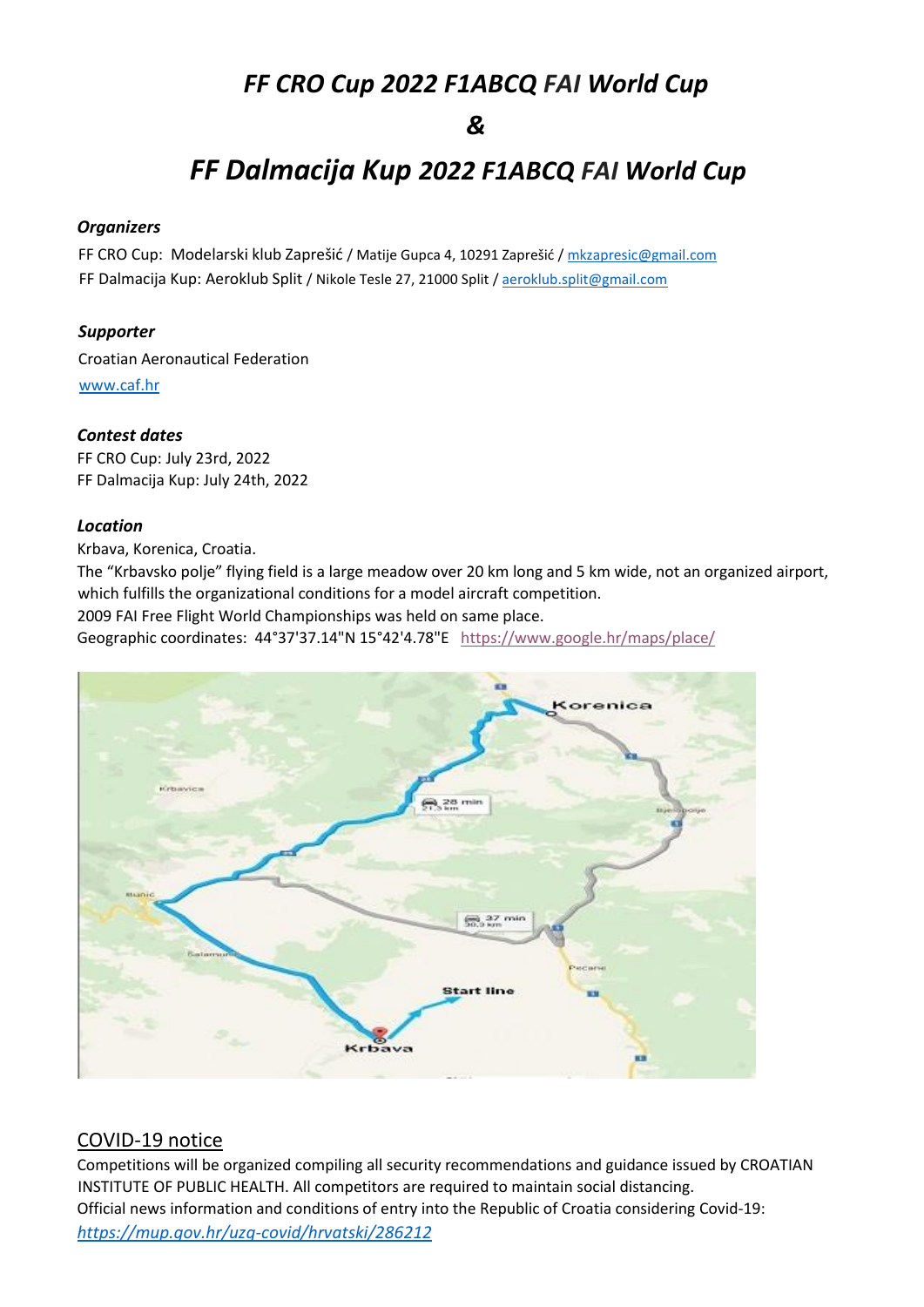#### *Contests Schedule*

Friday, July 22nd Arrival, practice flying: all day Registration: 20:00 – 21:00 "Hotel Macola" (city center of Korenica)

#### **FF CRO Cup**, Saturday, July 23rd

Registration 07:45 - 08:00 (at the flying field) Round 1: 09:00 - 10:15 (max 240 s) Round 2: 10:15 - 11:30 (max 180 s) Round 3: 11:30 - 12:45 (max 180 s) Round 4: 12:45 - 14:00 (max 180 s) Round 5: 14:00 - 15:15 (max 240 s) Fly-off: 18:00 - 20:30 (if necessary next day fly off at 7:30 in the morning) Prize giving ceremony will be held on the flying field after fly-off. The round duration, max flight time, fly-off schedule may be changed depending on weather conditions.

#### **FF Dalmacija Kup**, Sunday, July 24th

Round 1: 09:00 - 10:15 (max 240 s) Round 2: 10:15 - 11:30 (max 180 s) Round 3: 11:30 - 12:45 (max 180 s) Round 4: 12:45 - 14:00 (max 180 s) Round 5: 14:00 - 15:15 (max 240 s) Fly-off: 18:00 - 20:30 Prize giving ceremony will be held on the flying field after fly-off.

The round duration, max flight time, fly-off schedule may be changed depending on weather conditions.

#### *Competition Rules*

Competition will be held according to the FAI Sporting Code valid in 2022. Each competitor must have a valid FAI sporting license (entered in FAI Sporting license database). Competitors act as a timekeeper. Timing between competitors on each starting pole.

#### *Entry Fee – per single competition*

Single class 30 EUR, juniors 15 EUR. Additional class 15 EUR.

#### *Entry applications*

All entry applications must arrive no later than Tuesday, July 19th, using web application forms: <https://aeromodelarstvo.net/prijave/index.asp?NatID=333>

#### *Prizes*

Cup Awards for best three overall ranked competitors and the best three ranked juniors in each class.

#### *Contest jury*

Three international Jury members will be announced on each contest day before start of competition.

#### *Protests*

Protest should be submitted in written form to the Contest Director no later than 30 min after the criticized event and accompanied with a deposit of 30  $\epsilon$ .

#### *Insurance*

Competitors take part in competition entirely at their own risk and responsibility!